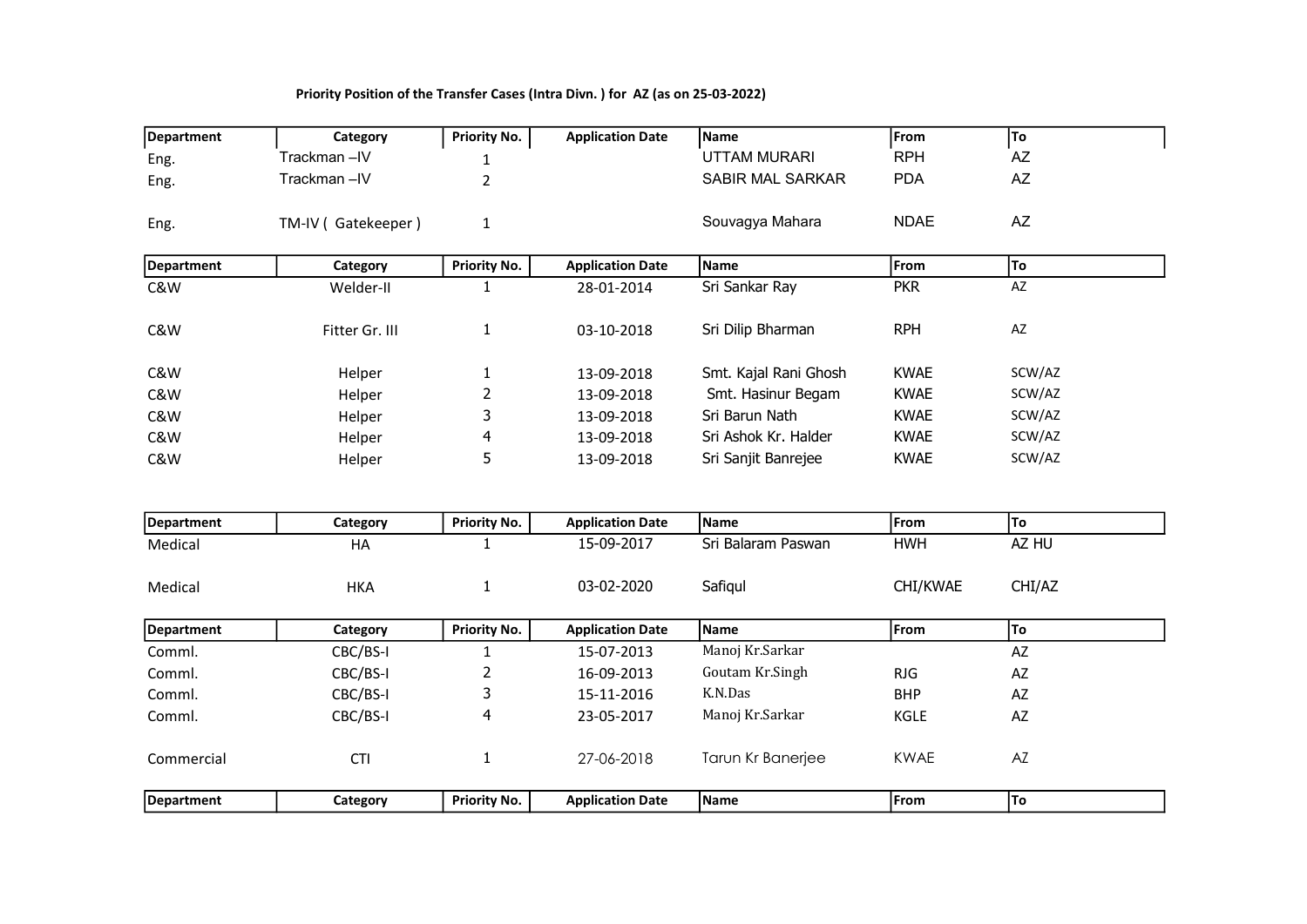| Comml.            | AGC           | 1                   | 27-06-12 12-04-13       | Jyoti Ranjan Das      | <b>JOX</b>  | any where near AZ                                |
|-------------------|---------------|---------------------|-------------------------|-----------------------|-------------|--------------------------------------------------|
| Comml.            | CBC           | $\overline{2}$      | 09-04-17                | Niloy Sinha           | <b>BAA</b>  | AZ, ACLE, KGLE                                   |
| Comml.            | CBC           | 3                   | 11-08-17                | Kandarpa Narayan Das  | <b>BHP</b>  | AZ, ACLE, BAA, LAP, MRR<br>, NHT (Spouse Ground) |
| Comml.            | Sr BC         | $\mathbf{1}$        | 03-02-14                | Ram Krishna Sethia    | KGLE        | AZ                                               |
| Comml.            | Sr.BC         | $\overline{a}$      | 24-03-14, 10-10-14      | Niloy Sinha           | Baral       | Sr.BC/AZ                                         |
| Comml.            | <b>SrBC</b>   | 3                   | 02-09-17                | <b>Srikant Mondal</b> | KGLE        | AZ                                               |
| <b>Department</b> | Category      | <b>Priority No.</b> | <b>Application Date</b> | Name                  | From        | To                                               |
| Operating         | <b>HTNC</b>   | 1                   | 17-03-2014              | Aimul Haque           | <b>PKR</b>  | $\mathsf{A}\mathsf{Z}$                           |
| Operating         | Guard         | $\mathbf{1}$        | 22-06-2018              | Gouranga Chowdhuri    | <b>RPH</b>  | AZ                                               |
| Operating         | Guard         | $\overline{2}$      | 17-08-2018              | A. .R KHAN            | <b>RPH</b>  | AZ                                               |
| Operating         | Porter        | $\mathbf{1}$        | 28-08-2018              | GAJI                  | <b>MGAE</b> | AZ                                               |
| Operating         | Porter        | $\overline{2}$      | 22-10-2018              | Suben Ghosh           | <b>NHT</b>  | AZ                                               |
| Operating         | Porter        | 3                   | 31-10-2018              | Pappu Kumar           | <b>GSGB</b> | AZ                                               |
| Operating         | Gateman       | $\mathbf{1}$        | 09-0-2022               | Prasanta Saha         | KGLE        | AZ                                               |
| <b>Department</b> | Category      | <b>Priority No.</b> | <b>Application Date</b> | Name                  | From        | To                                               |
| TRS-OP            | ALP(E)/ BWN   | $\mathbf{1}$        | 17-02-2020              | Surajit Roy           | <b>BWN</b>  | $\mathbf{A}\mathbf{Z}$                           |
| <b>Department</b> | Category      | <b>Priority No.</b> | <b>Application Date</b> | Name                  | From        | To                                               |
| Mech. Power       | ALP(Dsl)      | 1                   | 13.07.2021              | Surajit Chakraborty   | <b>RPH</b>  | AZ                                               |
| Mech. Power       | ALP(Dsl)      | $\overline{2}$      | 14.01.2022              | Rana Mitra            | <b>RPH</b>  | AZ                                               |
| <b>Department</b> | Category      | Priority No.        | <b>Application Date</b> | Name                  | From        | To                                               |
| S&T               | Tech-III(SIM) | 1                   | 23.08.2021              | Ashim Kumar Ghosh     | <b>RPH</b>  | AZ                                               |
|                   |               |                     |                         |                       |             |                                                  |